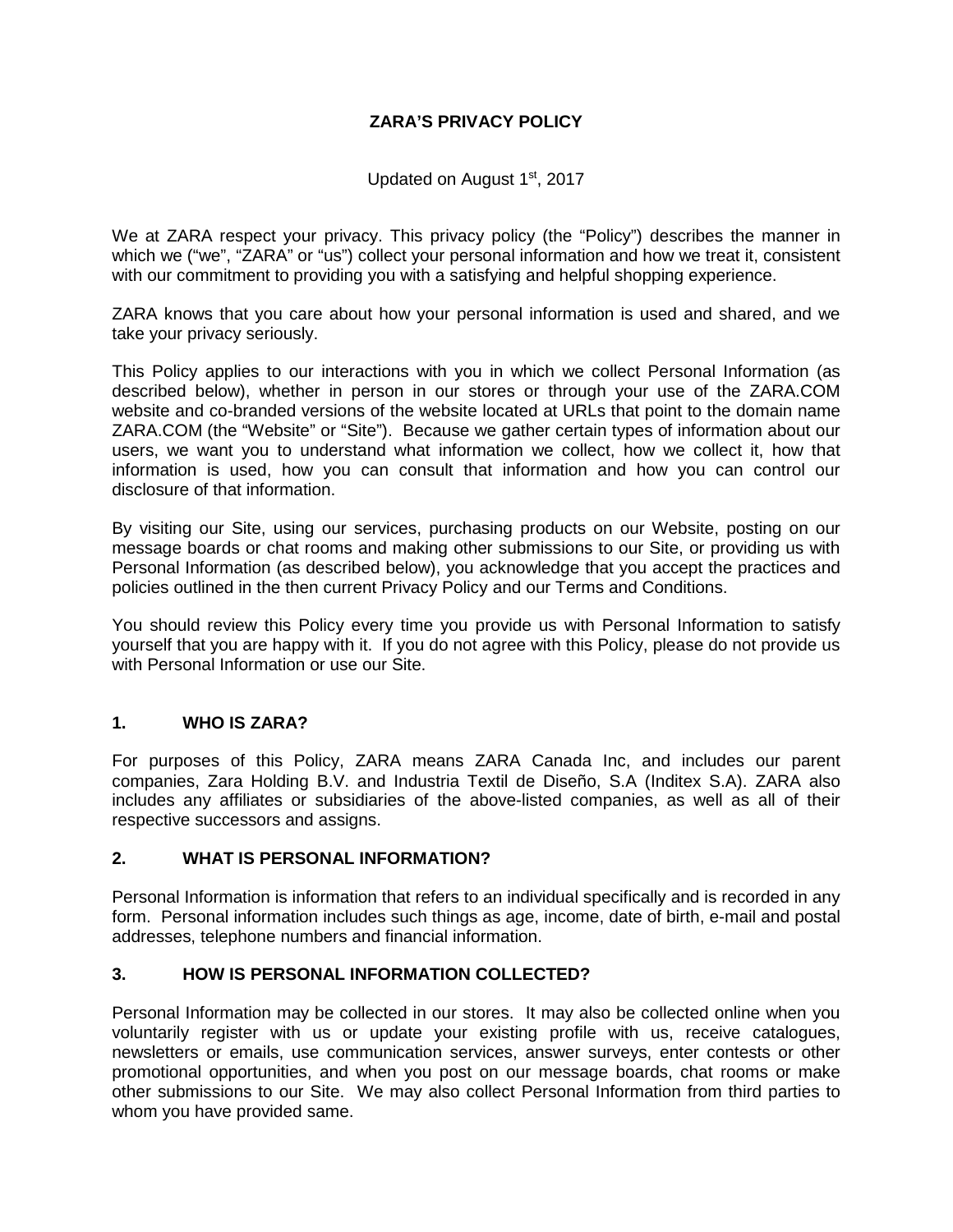If you choose to send an e-mail from our Site to a friend, we will also collect your friend's name and e-mail address. Your friend's information is only used to send the forwarding e-mail and is not saved in our customer or marketing databases.

Our Site is intended for use by adults. We do not knowingly collect any Personal Information from children under the age of 13. Those under the age of 13 should not use the Site or provide ZARA with any Personal Information.

## **4. PURPOSE OF COLLECTION**

We use Personal Information in an effort to improve your shopping experience, to communicate with you about our products, promotions or contests, if any, to protect you and us from error and fraud, to process your requests or orders and to keep track of and analyze your purchases, transactions, shopping patterns, account activity, payment history, to assess your creditworthiness and to comply with legal requirements. We may also use this information to make offers to you, to help us target specific products to you, and to help us develop and improve our Site and tailor it to your interests. Finally, we may use the information to conduct surveys and analyses for research, statistical and product development purposes and achieve other purposes as may, from time to time, be permitted by law.

## **5. CONSENT**

We will collect, use or disclose your Personal Information only with your knowledge and consent, including as set out in the Policy, except where otherwise required or permitted by law.

Consent may be oral or written, express or implied. Implied consent is obtained in a number of ways, including where a customer relationship already exists, express consent has previously been given, or the purpose of using the Personal Information is reasonably apparent to you.

ZARA is part of a network of retailers offering a unique mix of products. We share your Personal Information within the ZARA family of companies so that we can notify you about products, services, rewards and special offers you might enjoy. These notifications may be given to you by postal mail, e-mail, telephone, text message, automatic dialing-announcing device or other form of telecommunication using the contact information that you provide to us. Occasionally, we may transfer your Personal Information outside the ZARA family of companies to trusted entities which may assist us in servicing you. When we do so, we require such entity to protect the information in a manner that is consistent with this Policy.

When we use trusted third parties to act on our behalf by performing such functions as fulfilling orders, delivering packages, processing credit card payments or providing customer service, contractual or other appropriate means are used to ensure compliance by such third parties with this Policy and all applicable privacy laws. Our disclosure of your personal information in accordance with this Policy may involve the transfer of your personal information outside Canada, including Ireland and/or Spain. Personal information shall not be used or disclosed for purposes other than those for which it was collected, except as required by law. Personal information shall be retained only as long as necessary for the fulfilment of those purposes.

Should you choose to check the option to keep details and activate "quick shopping", you expressly authorize us to process and store the data indicated as necessary for activation and development of this functionality. The Card-Verification-Value-Code (CVV) will only be used to make able the purchase in progress, and will not be stored or processed subsequently as part of your cards data. Giving us your consent to activate this functionality, allows your data to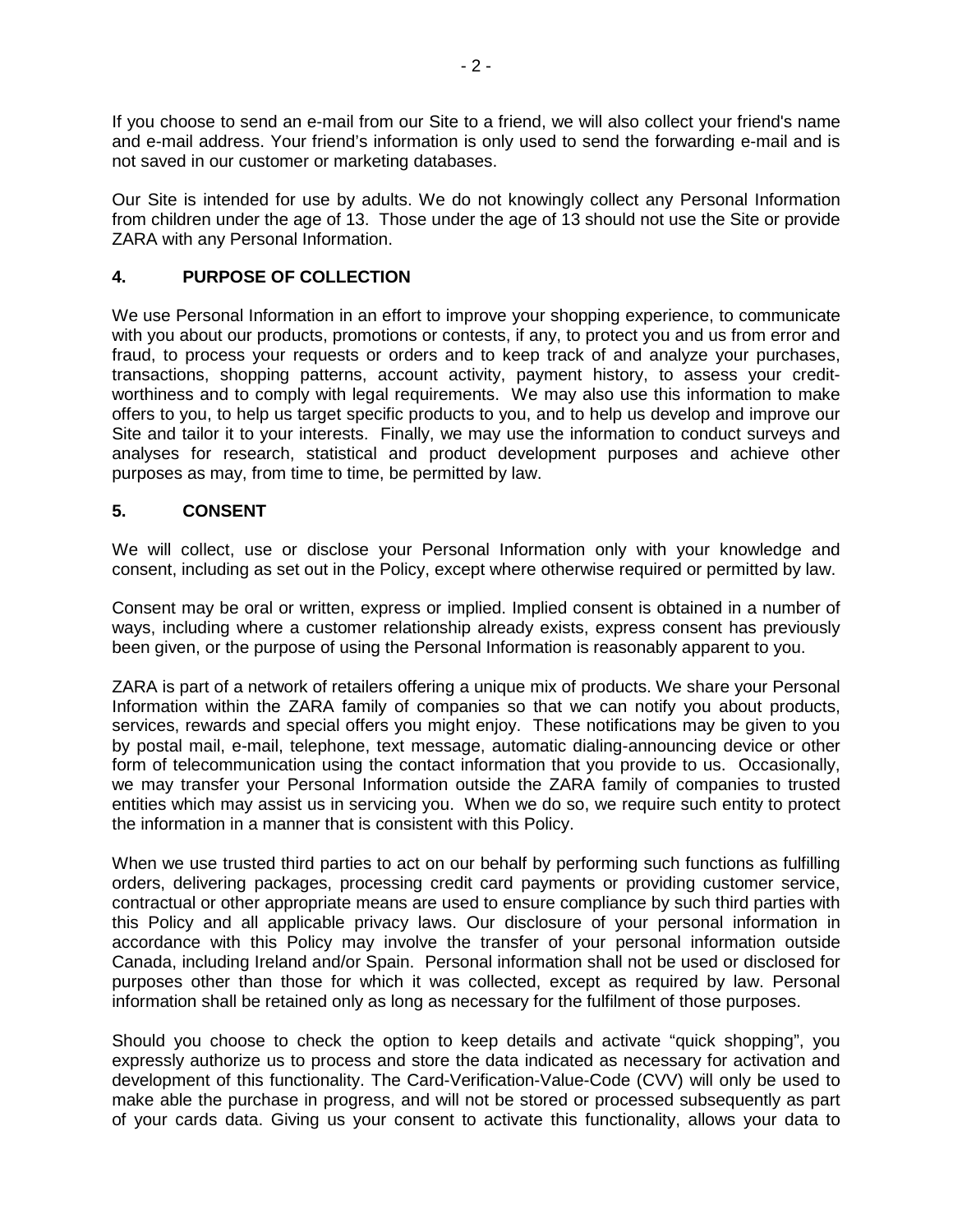appear auto filled in subsequent purchases on this website, so you will not need to enter the data in each new process, and such consent shall be valid and effective for subsequent purchases. You can change your cards data and revoke your consent for processing and storing at any time through My Account section – Cards. Your card data will be stored and transmitted according to the main standards of confidentiality and security of credit and debit cards. When using this functionality, changing your password may be requested for security reasons. Remember that the safety in use of the website also depends on proper use and conservation of certain key/passwords confidential.

You may change or withdraw your consent at any time, on reasonable notice, subject to legal or contractual restrictions. We will inform you of the implications of doing so. To amend your consent, refer to the Contacting Us section below.

## **6. LIMITING USE, DISCLOSURE AND RETENTION**

Personal Information will not be used or disclosed for purposes other than those for which it was collected, except with your consent or as required or permitted by law. It will be retained only as long as necessary for those purposes or as required by law.

Where we transfer your Personal Information outside Canada, we will ensure that it is held in a similar manner and under policies similar to this Policy. You agree that persons outside of Canada to whom Personal Information is transferred may be required to disclose your Personal Information under the laws of their jurisdiction.

# **7. ACCURACY**

We will keep your Personal Information as accurate, complete and up-to-date as necessary and reasonably possible for the purposes for which it is to be used. You may request access to any Personal Information we have on record in order to review and amend the information, as appropriate. In circumstances where your Personal Information has been provided by a third party, we will refer you to that party (e.g. credit bureaus).

## **8. SAFEGUARDS AND ACCOUNTABILITY**

We will protect Personal Information by security safeguards appropriate to the sensitivity of the information, including through the use of the following measures: (i) physical security measures, such as restricted access facilities and appropriate disposal of Personal Information; and (ii) electronic security measures, such as password protection, for accessing computerized Personal Information.

We are responsible for Personal Information under our control, including any Personal Information that is transferred to third parties for processing, storage or other purposes.

When we use trusted third parties to act on our behalf by performing such functions as fulfilling orders, delivering packages, processing credit card payments or providing customer service, contractual or other appropriate means are used to ensure compliance by such third parties with this Policy and all applicable privacy laws.

We cannot be responsible for any Personal Information you share or post on our message boards, chat rooms or by way of other submissions to the public spaces of our Site. These are public areas and may be consulted or viewed by anyone visiting these sections of our Site and, as such, fall outside this Policy.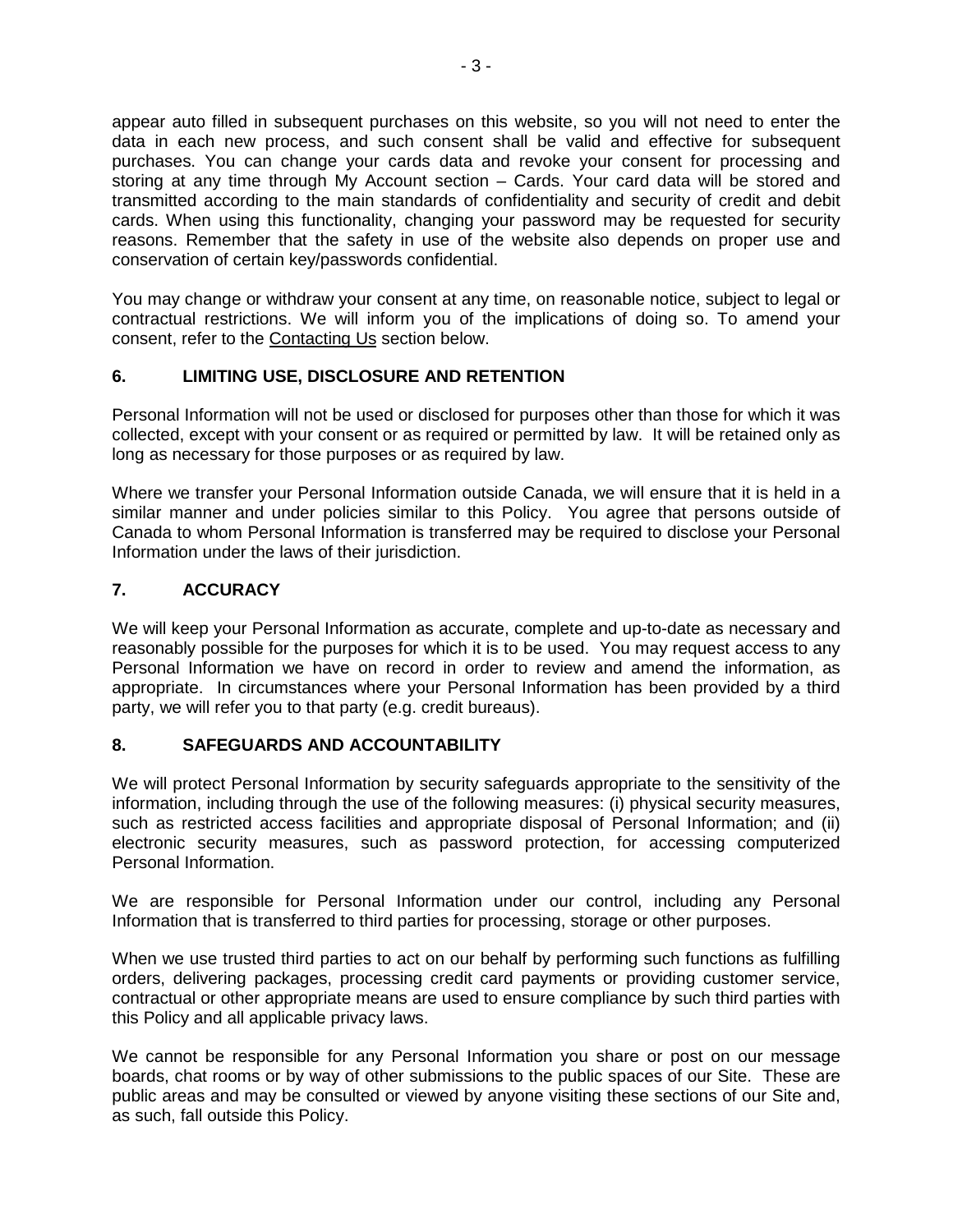### **9. OPENNESS AND INDIVIDUAL ACCESS**

This Policy and any related information are available at all times on our Site, www.zara.com under Privacy Policy, or on request.

Upon request, we will inform you of the existence, use and disclosure of Personal Information relating to you, and give you access to that information. You have the right to challenge the accuracy and completeness of your information and have it amended as appropriate.

## **10. CONTACTING US**

For anything to do with this Policy, including questions, comments or withdrawing of consent, please contact us as follows:

- E-mail: dataprotection@zara.com
- Address : 1200 McGill College Avenue, Suite 1550, Montreal, Quebec, Canada.

We will inform individuals who make enquiries or lodge complaints about our enquiry or complaint procedures, as applicable. If a complaint is found to be justified, we will take appropriate measures, including, if necessary, amending our policies and practices.

### **11. ASSIGNMENT**

You consent to the transfer of your Personal Information to a third party acquirer of ZARA's business.

### **12. COOKIES AND WEB BEACONS**

Cookies are small text files which embed themselves on your hard drive from some of the Site's pages. Cookies are harmless in the sense that they cannot extract any information from your hard drive, over which you have complete control. We use cookies to determine site traffic, convey useful information about your interests, and to personalize any future visits you make to the Site. Cookies do not systematically provide us with any personal information about you, and you can opt to stop receiving cookies at any time by simply modifying your browser's configuration.

We also use Web beacons which are small strings of code that are placed in a website page or in an e-mail message. They are sometimes called "clear GIFs" (Graphics Interchange Format) or "pixel tags." When you visit a particular page, web beacons notify us of your visit. Since web beacons are used in combination with cookies, if you disable cookies the web beacons will only detect an anonymous Site visit. When used in an e-mail, web beacons enable us to know whether you have received the e-mail.

## **13. LINKS TO OTHER SITES**

Our Site may contain links to sites other than our own or outside the ZARA family of companies. Those sites may have their own privacy policy, or no privacy policy at all. We are not responsible for those sites, and we provide these links solely for the convenience of visitors to our Site. These sites may send their own cookies to you and may collect information and use it in a way inconsistent with this Policy. We encourage you to review the privacy policies and